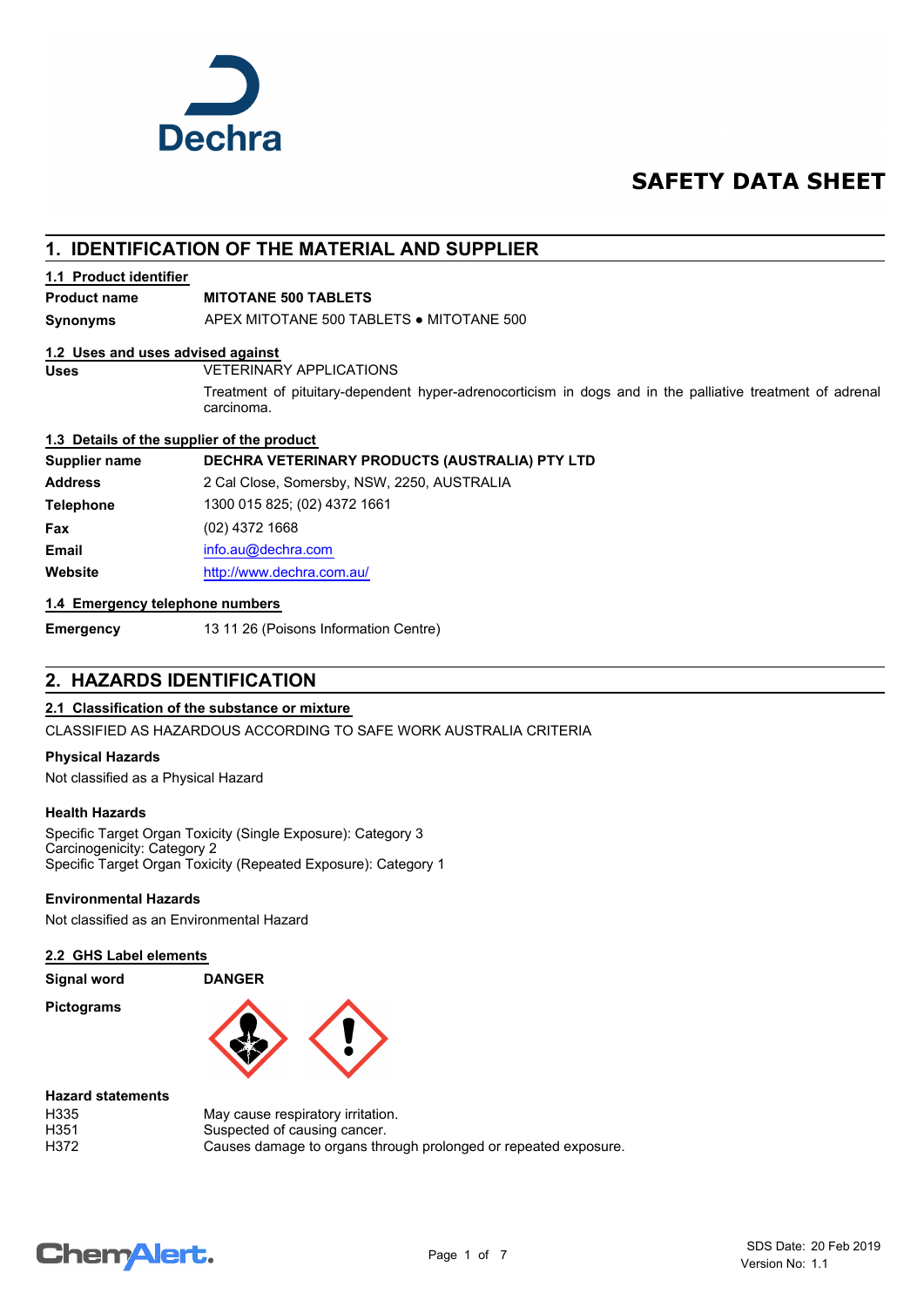### **PRODUCT NAME MITOTANE 500 TABLETS**

| <b>Prevention statements</b><br>P <sub>202</sub><br>P <sub>260</sub><br>P <sub>264</sub><br>P <sub>270</sub><br>P <sub>271</sub><br>P <sub>281</sub> | Do not handle until all safety precautions have been read and understood.<br>Do not breathe dust/fume/gas/mist/vapours/spray.<br>Wash thoroughly after handling.<br>Do not eat, drink or smoke when using this product.<br>Use only outdoors or in a well-ventilated area.<br>Use personal protective equipment as required. |
|------------------------------------------------------------------------------------------------------------------------------------------------------|------------------------------------------------------------------------------------------------------------------------------------------------------------------------------------------------------------------------------------------------------------------------------------------------------------------------------|
| <b>Response statements</b><br>$P304 + P340$<br>$P308 + P313$                                                                                         | IF INHALED: Remove to fresh air and keep at rest in a position comfortable for breathing.<br>IF exposed or concerned: Get medical advice/attention.                                                                                                                                                                          |
| <b>Storage statements</b><br>P403 + P233<br>P405                                                                                                     | Store in a well-ventilated place. Keep container tightly closed.<br>Store locked up.                                                                                                                                                                                                                                         |
| <b>Disposal statements</b><br>P <sub>501</sub>                                                                                                       | Dispose of contents/container in accordance with relevant regulations.                                                                                                                                                                                                                                                       |
| 2.3 Other hazards                                                                                                                                    |                                                                                                                                                                                                                                                                                                                              |

No information provided.

## **3. COMPOSITION/ INFORMATION ON INGREDIENTS**

#### **3.1 Substances / Mixtures**

| Ingredient                | ∣ CAS Number  | <b>EC Number</b> | Content   |
|---------------------------|---------------|------------------|-----------|
| MITOTANE                  | 53-19-0       | 200-166-6        | 58 to 62% |
| ⊢CELLULOSE                | 9004-34-6     | 232-674-9        | 20 to 30% |
| NON HAZARDOUS INGREDIENTS | Not Available | Not Available    | Remainder |

### **4. FIRST AID MEASURES**

#### **4.1 Description of first aid measures**

If in eyes, hold eyelids apart and flush continuously with running water. Continue flushing until advised to stop by a Poisons Information Centre, a doctor, or for at least 15 minutes. **Eye Inhalation** If inhaled, remove from contaminated area. Apply artificial respiration if not breathing. If skin or hair contact occurs, remove contaminated clothing and flush skin and hair with running water. Continue flushing with water until advised to stop by a Poisons Information Centre or a doctor. **Skin** For advice, contact a Poisons Information Centre on 13 11 26 (Australia Wide) or a doctor (at once). If swallowed, do not induce vomiting. **Ingestion**

**First aid facilities** A safety shower should be available.

#### **4.2 Most important symptoms and effects, both acute and delayed**

See Section 11 for more detailed information on health effects and symptoms.

#### **4.3 Immediate medical attention and special treatment needed**

Treat symptomatically.

## **5. FIRE FIGHTING MEASURES**

#### **5.1 Extinguishing media**

Use an extinguishing agent suitable for the surrounding fire.

#### **5.2 Special hazards arising from the substance or mixture**

Non flammable. May evolve carbon oxides and hydrocarbons when heated to decomposition. May evolve silicon oxides when heated to decomposition.

#### **5.3 Advice for firefighters**

Treat as per requirements for surrounding fires. Evacuate area and contact emergency services. Remain upwind and notify those downwind of hazard. Wear full protective equipment including Self Contained Breathing Apparatus (SCBA) when combating fire. Use waterfog to cool intact containers and nearby storage areas.

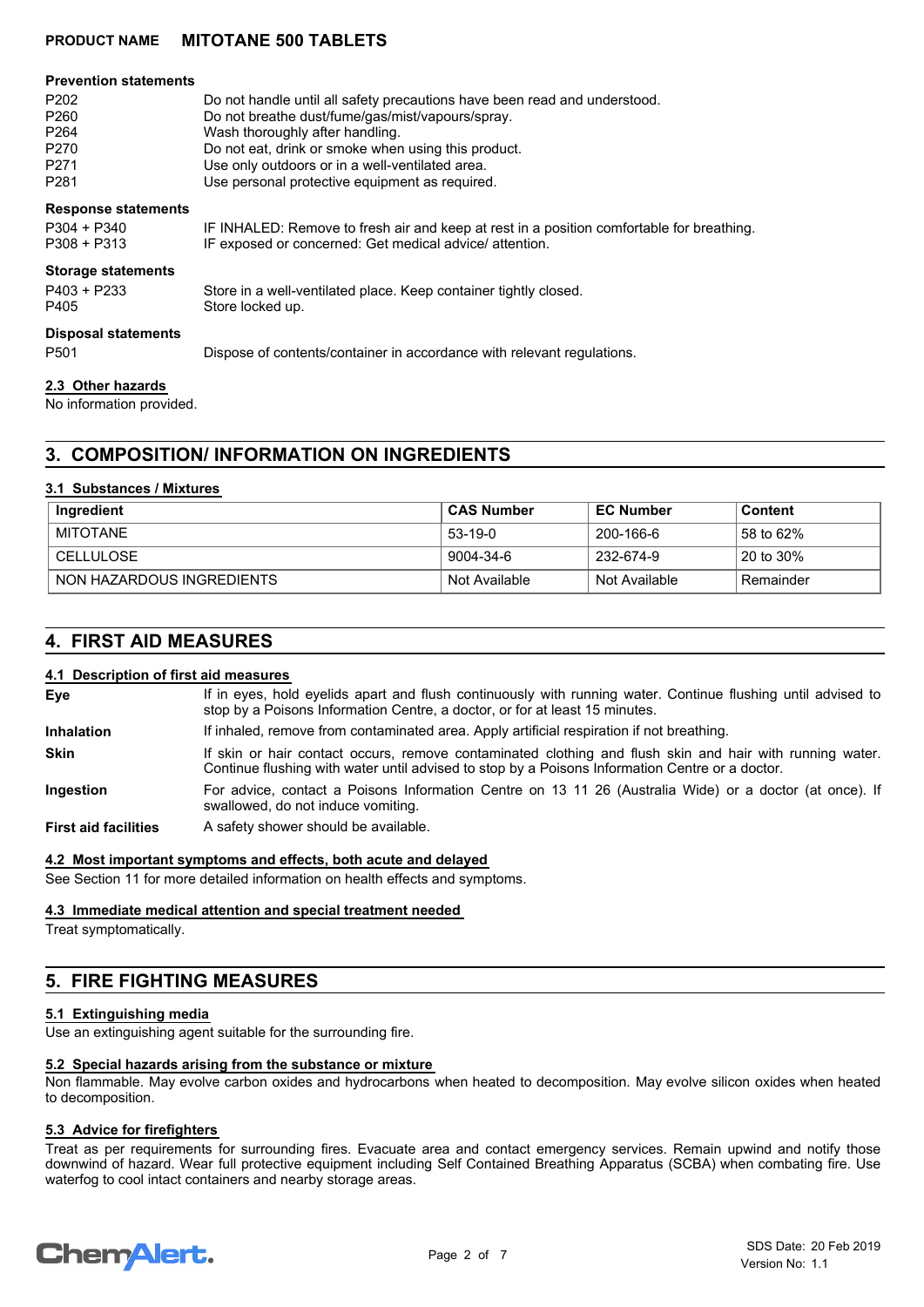#### **5.4 Hazchem code**

None allocated.

## **6. ACCIDENTAL RELEASE MEASURES**

#### **6.1 Personal precautions, protective equipment and emergency procedures**

Wear Personal Protective Equipment (PPE) as detailed in section 8 of the SDS.

#### **6.2 Environmental precautions**

Prevent product from entering drains and waterways.

#### **6.3 Methods of cleaning up**

If spilt, collect and reuse where possible.

#### **6.4 Reference to other sections**

See Sections 8 and 13 for exposure controls and disposal.

## **7. HANDLING AND STORAGE**

#### **7.1 Precautions for safe handling**

Before use carefully read the product label. Use of safe work practices are recommended to avoid eye or skin contact and inhalation. Observe good personal hygiene, including washing hands before eating. Prohibit eating, drinking and smoking in contaminated areas.

#### **7.2 Conditions for safe storage, including any incompatibilities**

Store in a cool, dry, well marked area, removed from foodstuffs and other drugs. Storage areas and containers should be clearly marked for drug holding, protected from light, freezing or physical damage and tightly sealed when not in use. Keep out of reach of children. Store below 30°C.

#### **7.3 Specific end uses**

No information provided.

## **8. EXPOSURE CONTROLS / PERSONAL PROTECTION**

#### **8.1 Control parameters**

#### **Exposure standards**

| Ingredient                  | Reference        | <b>TWA</b> |           | <b>STEL</b>              |                   |
|-----------------------------|------------------|------------|-----------|--------------------------|-------------------|
|                             |                  | ppm        | mg/m $^3$ | ppm                      | mg/m <sup>3</sup> |
| Cellulose (paper fibre) (a) | <b>SWA JAUSI</b> | $- -$      | 10        | $\overline{\phantom{a}}$ | $-$               |

#### **Biological limits**

No biological limit values have been entered for this product.

#### **8.2 Exposure controls**

Avoid inhalation. Use in well ventilated areas. Maintain dust levels below the recommended exposure standard. **Engineering controls**

#### **PPE**

| Eye / Face  | At high dust levels, wear dust-proof goggles.                              |
|-------------|----------------------------------------------------------------------------|
| Hands       | Individuals with sensitive skin should consider wearing latex gloves.      |
| <b>Body</b> | Not required under normal conditions of use.                               |
| Respiratory | Where an inhalation risk exists, wear a Class P2 (Particulate) respirator. |

## **9. PHYSICAL AND CHEMICAL PROPERTIES**

### **9.1 Information on basic physical and chemical properties**

| Appearance           | WHITE TO OFF-WHITE TABLET |
|----------------------|---------------------------|
| Odour                | <b>SLIGHT ODOUR</b>       |
| <b>Flammability</b>  | <b>NON FLAMMABLE</b>      |
| <b>Flash point</b>   | <b>NOT RELEVANT</b>       |
| <b>Boiling point</b> | <b>NOT AVAILABLE</b>      |
|                      |                           |

# **ChemAlert.**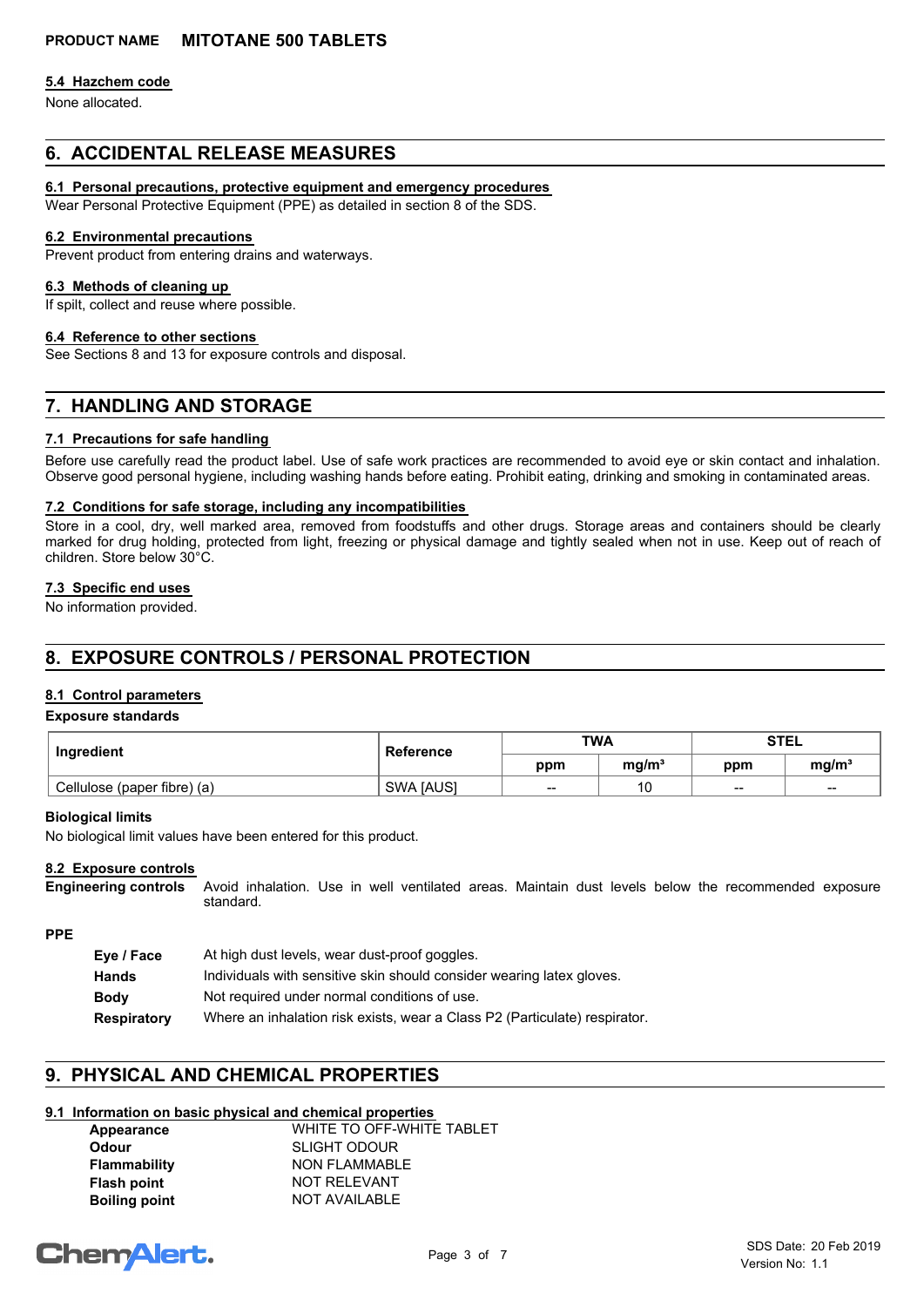### **PRODUCT NAME MITOTANE 500 TABLETS**

#### **9.1 Information on basic physical and chemical properties**

| <b>Melting point</b>             | <b>NOT AVAILABLE</b> |
|----------------------------------|----------------------|
| <b>Evaporation rate</b>          | <b>NOT AVAILABLE</b> |
| рH                               | <b>NOT AVAILABLE</b> |
| <b>Vapour density</b>            | NOT AVAILABLE        |
| <b>Specific gravity</b>          | <b>NOT AVAILABLE</b> |
| Solubility (water)               | <b>NOT AVAILABLE</b> |
| Vapour pressure                  | NOT AVAILABLE        |
| <b>Upper explosion limit</b>     | <b>NOT AVAILABLE</b> |
| <b>Lower explosion limit</b>     | NOT AVAILABLE        |
| <b>Partition coefficient</b>     | <b>NOT AVAILABLE</b> |
| <b>Autoignition temperature</b>  | <b>NOT AVAILABLE</b> |
| <b>Decomposition temperature</b> | <b>NOT AVAILABLE</b> |
| <b>Viscosity</b>                 | <b>NOT AVAILABLE</b> |
| <b>Explosive properties</b>      | <b>NOT AVAILABLE</b> |
| <b>Oxidising properties</b>      | <b>NOT AVAILABLE</b> |
| <b>Odour threshold</b>           | <b>NOT AVAILABLE</b> |

## **10. STABILITY AND REACTIVITY**

#### **10.1 Reactivity**

Carefully review all information provided in sections 10.2 to 10.6.

#### **10.2 Chemical stability**

Stable under recommended conditions of storage.

#### **10.3 Possibility of hazardous reactions**

Polymerization will not occur.

#### **10.4 Conditions to avoid**

Avoid contact with incompatible substances.

#### **10.5 Incompatible materials**

Compatible with most commonly used materials.

#### **10.6 Hazardous decomposition products**

May evolve carbon oxides and hydrocarbons when heated to decomposition.

## **11. TOXICOLOGICAL INFORMATION**

#### **11.1 Information on toxicological effects**

**Acute toxicity**

This product is used in veterinary applications. Use safe work practices to avoid eye contact, prolonged skin contact and ingestion. Refer to medical doctor/specialist for advice regarding adverse side effects.

#### **Information available for the ingredients:**

| Ingredient                         |                                                                                                                        | Oral LD50            | <b>Dermal LD50</b>    | <b>Inhalation LC50</b>                       |
|------------------------------------|------------------------------------------------------------------------------------------------------------------------|----------------------|-----------------------|----------------------------------------------|
| <b>MITOTANE</b>                    |                                                                                                                        | > 5000 mg/kg (rat)   | --                    | --                                           |
| <b>CELLULOSE</b>                   |                                                                                                                        | $>$ 5000 mg/kg (rat) | > 2000 mg/kg (rabbit) | $>$ 5800 mg/m <sup>3</sup> /4 hours<br>(rat) |
| <b>Skin</b>                        | Contact may result in irritation, redness and rash.                                                                    |                      |                       |                                              |
| Eye                                | Contact may result in irritation, lacrimation, pain, redness and conjunctivitis.                                       |                      |                       |                                              |
| <b>Sensitisation</b>               | Not classified as causing skin or respiratory sensitisation.                                                           |                      |                       |                                              |
| <b>Mutagenicity</b>                | Not classified as a mutagen.                                                                                           |                      |                       |                                              |
| Carcinogenicity                    | Suspected of causing cancer. Mitotane is classified as possibly carcinogenic to humans (IARC Group 2B).                |                      |                       |                                              |
| <b>Reproductive</b>                | Not classified as a reproductive toxin.                                                                                |                      |                       |                                              |
| STOT - single<br>exposure          | Irritating to the respiratory system. Over exposure may result in irritation of the nose and throat, with<br>coughing. |                      |                       |                                              |
| <b>STOT</b> - repeated<br>exposure | Causes damage to organs through prolonged or repeated exposure.                                                        |                      |                       |                                              |
| <b>Aspiration</b>                  | Not classified as causing aspiration.                                                                                  |                      |                       |                                              |

## **ChemAlert.**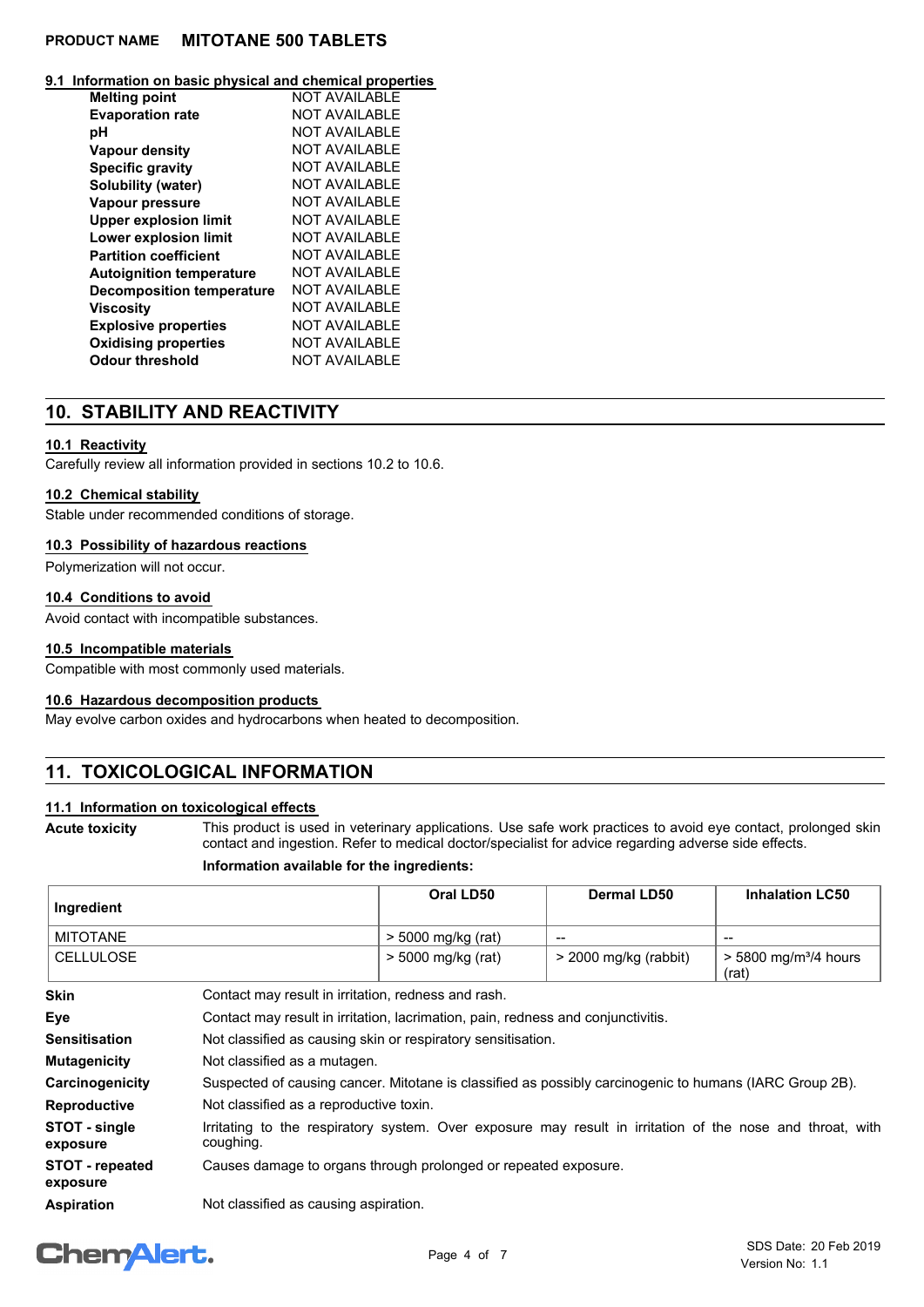## **12. ECOLOGICAL INFORMATION**

#### **12.1 Toxicity**

Acute Toxicity to Fish: Mitotane: LC 50 (Oncorhynchus mykiss (rainbow trout), 96H): 70 mcg/L; LC 50 (fathead minnows, 96H): 4400 mcg/L. Acute Toxicity to Aquatic Invertebrates: EC50 (Daphnia) : 3.2 – 4.5mcg/L.

**12.2 Persistence and degradability**

This product is not readily biodegradable.

#### **12.3 Bioaccumulative potential**

No information provided.

#### **12.4 Mobility in soil**

No information provided.

#### **12.5 Other adverse effects**

No information provided.

## **13. DISPOSAL CONSIDERATIONS**

#### **13.1 Waste treatment methods**

For small quantities, collect and place in sealable containers. Dispose of, as with other clinical waste, by high temperature incineration (recommended > 1100°C). Burial to landfill may be acceptable, but only at an approved and licensed waste disposal site. **Waste disposal**

**Legislation** Dispose of in accordance with relevant local legislation.

## **14. TRANSPORT INFORMATION**

#### **NOT CLASSIFIED AS A DANGEROUS GOOD BY THE CRITERIA OF THE ADG CODE, IMDG OR IATA**

|                                     | <b>LAND TRANSPORT (ADG)</b> | <b>SEA TRANSPORT (IMDG / IMO)</b> | AIR TRANSPORT (IATA / ICAO) |  |
|-------------------------------------|-----------------------------|-----------------------------------|-----------------------------|--|
|                                     |                             |                                   |                             |  |
| 14.1 UN Number                      | None allocated.             | None allocated.                   | None allocated.             |  |
| 14.2 Proper<br><b>Shipping Name</b> | None allocated.             | None allocated.                   | None allocated.             |  |
| 14.3 Transport<br>hazard class      | None allocated.             | None allocated.                   | None allocated.             |  |
| 14.4 Packing Group                  | None allocated.             | None allocated.                   | None allocated.             |  |

#### **14.5 Environmental hazards**

No information provided.

#### **14.6 Special precautions for user**

**Hazchem code** None allocated.

## **15. REGULATORY INFORMATION**

#### **15.1 Safety, health and environmental regulations/legislation specific for the substance or mixture**

Classified as a Schedule 4 (S4) Standard for the Uniform Scheduling of Medicines and Poisons (SUSMP). **Poison schedule**

Safework Australia criteria is based on the Globally Harmonised System (GHS) of Classification and Labelling of Chemicals. **Classifications**

| <b>Inventory listings</b> | <b>AUSTRALIA: AICS (Australian Inventory of Chemical Substances)</b>      |
|---------------------------|---------------------------------------------------------------------------|
|                           | All components are listed on AICS, or are exempt.                         |
|                           | <b>EUROPE:EINECS (European Inventory of Existing Chemical Substances)</b> |
|                           | All components are listed on EINECS, or are exempt.                       |

## **Chemalert.**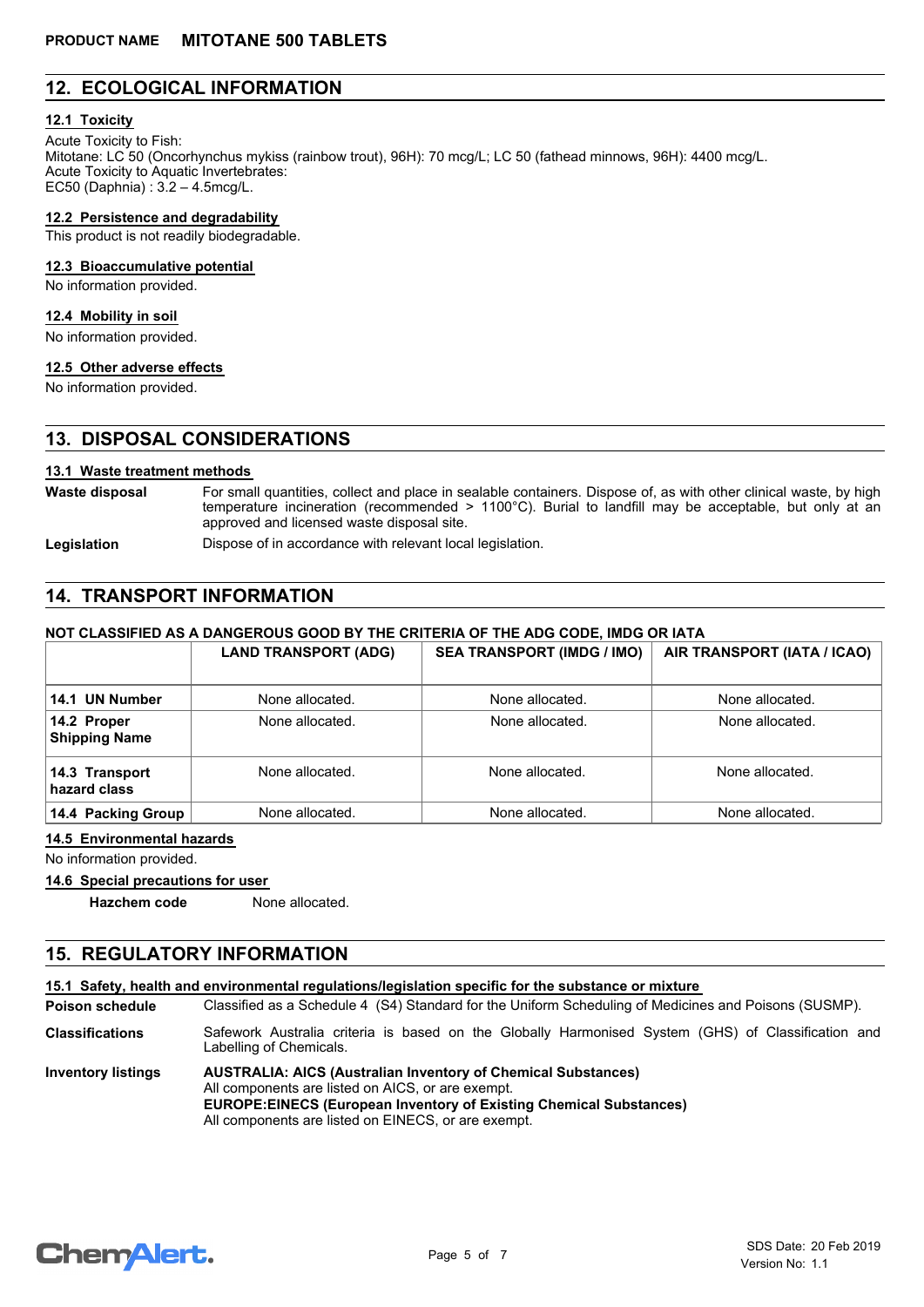## **16. OTHER INFORMATION**

| <b>Additional information</b> |                                                                                                                                                                                                                                                                        | WORKPLACE CONTROLS AND PRACTICES: Unless a less toxic chemical can be substituted for a<br>hazardous substance, ENGINEERING CONTROLS are the most effective way of reducing exposure.<br>The best protection is to enclose operations and/or provide local exhaust ventilation at the site of<br>chemical release. Isolating operations can also reduce exposure. Using respirators or protective<br>equipment is less effective than the controls mentioned above, but is sometimes necessary.<br>PERSONAL PROTECTIVE EQUIPMENT GUIDELINES:<br>The recommendation for protective equipment contained within this report is provided as a guide<br>only. Factors such as form of product, method of application, working environment, quantity used,<br>product concentration and the availability of engineering controls should be considered before final<br>selection of personal protective equipment is made.                                                                                                                                              |
|-------------------------------|------------------------------------------------------------------------------------------------------------------------------------------------------------------------------------------------------------------------------------------------------------------------|------------------------------------------------------------------------------------------------------------------------------------------------------------------------------------------------------------------------------------------------------------------------------------------------------------------------------------------------------------------------------------------------------------------------------------------------------------------------------------------------------------------------------------------------------------------------------------------------------------------------------------------------------------------------------------------------------------------------------------------------------------------------------------------------------------------------------------------------------------------------------------------------------------------------------------------------------------------------------------------------------------------------------------------------------------------|
|                               |                                                                                                                                                                                                                                                                        | <b>HEALTH EFFECTS FROM EXPOSURE:</b><br>It should be noted that the effects from exposure to this product will depend on several factors<br>including: form of product; frequency and duration of use; quantity used; effectiveness of control<br>measures; protective equipment used and method of application. Given that it is impractical to<br>prepare a report which would encompass all possible scenarios, it is anticipated that users will<br>assess the risks and apply control methods where appropriate.                                                                                                                                                                                                                                                                                                                                                                                                                                                                                                                                            |
| <b>Abbreviations</b>          | <b>ACGIH</b><br>CAS#<br><b>CNS</b><br>EC No.<br><b>EMS</b><br><b>GHS</b><br><b>GTEPG</b><br><b>IARC</b><br>LC50<br>LD50<br>mg/m <sup>3</sup><br><b>OEL</b><br>pH<br>ppm<br><b>STEL</b><br>STOT-RE<br>STOT-SE<br><b>SUSMP</b><br><b>SWA</b><br><b>TLV</b><br><b>TWA</b> | American Conference of Governmental Industrial Hygienists<br>Chemical Abstract Service number - used to uniquely identify chemical compounds<br>Central Nervous System<br>EC No - European Community Number<br>Emergency Schedules (Emergency Procedures for Ships Carrying Dangerous<br>Goods)<br>Globally Harmonized System<br>Group Text Emergency Procedure Guide<br>International Agency for Research on Cancer<br>Lethal Concentration, 50% / Median Lethal Concentration<br>Lethal Dose, 50% / Median Lethal Dose<br>Milligrams per Cubic Metre<br>Occupational Exposure Limit<br>relates to hydrogen ion concentration using a scale of 0 (high acidic) to 14 (highly<br>alkaline).<br>Parts Per Million<br>Short-Term Exposure Limit<br>Specific target organ toxicity (repeated exposure)<br>Specific target organ toxicity (single exposure)<br>Standard for the Uniform Scheduling of Medicines and Poisons<br>Safe Work Australia<br><b>Threshold Limit Value</b><br>Time Weighted Average                                                          |
| <b>Report status</b>          |                                                                                                                                                                                                                                                                        | This document has been compiled by RMT on behalf of the manufacturer, importer or supplier of the<br>product and serves as their Safety Data Sheet ('SDS').<br>It is based on information concerning the product which has been provided to RMT by the<br>manufacturer, importer or supplier or obtained from third party sources and is believed to represent<br>the current state of knowledge as to the appropriate safety and handling precautions for the product<br>at the time of issue. Further clarification regarding any aspect of the product should be obtained<br>directly from the manufacturer, importer or supplier.<br>While RMT has taken all due care to include accurate and up-to-date information in this SDS, it does<br>not provide any warranty as to accuracy or completeness. As far as lawfully possible, RMT accepts<br>no liability for any loss, injury or damage (including consequential loss) which may be suffered or<br>incurred by any person as a consequence of their reliance on the information contained in this SDS. |
| <b>Prepared by</b>            | 5 Ventnor Ave, West Perth<br>Western Australia 6005<br>Phone: +61 8 9322 1711<br>Fax: +61 8 9322 1794<br>Email: info@rmt.com.au<br>Web: www.rmtglobal.com                                                                                                              | Risk Management Technologies                                                                                                                                                                                                                                                                                                                                                                                                                                                                                                                                                                                                                                                                                                                                                                                                                                                                                                                                                                                                                                     |

# Chem<sup>Alert.</sup>